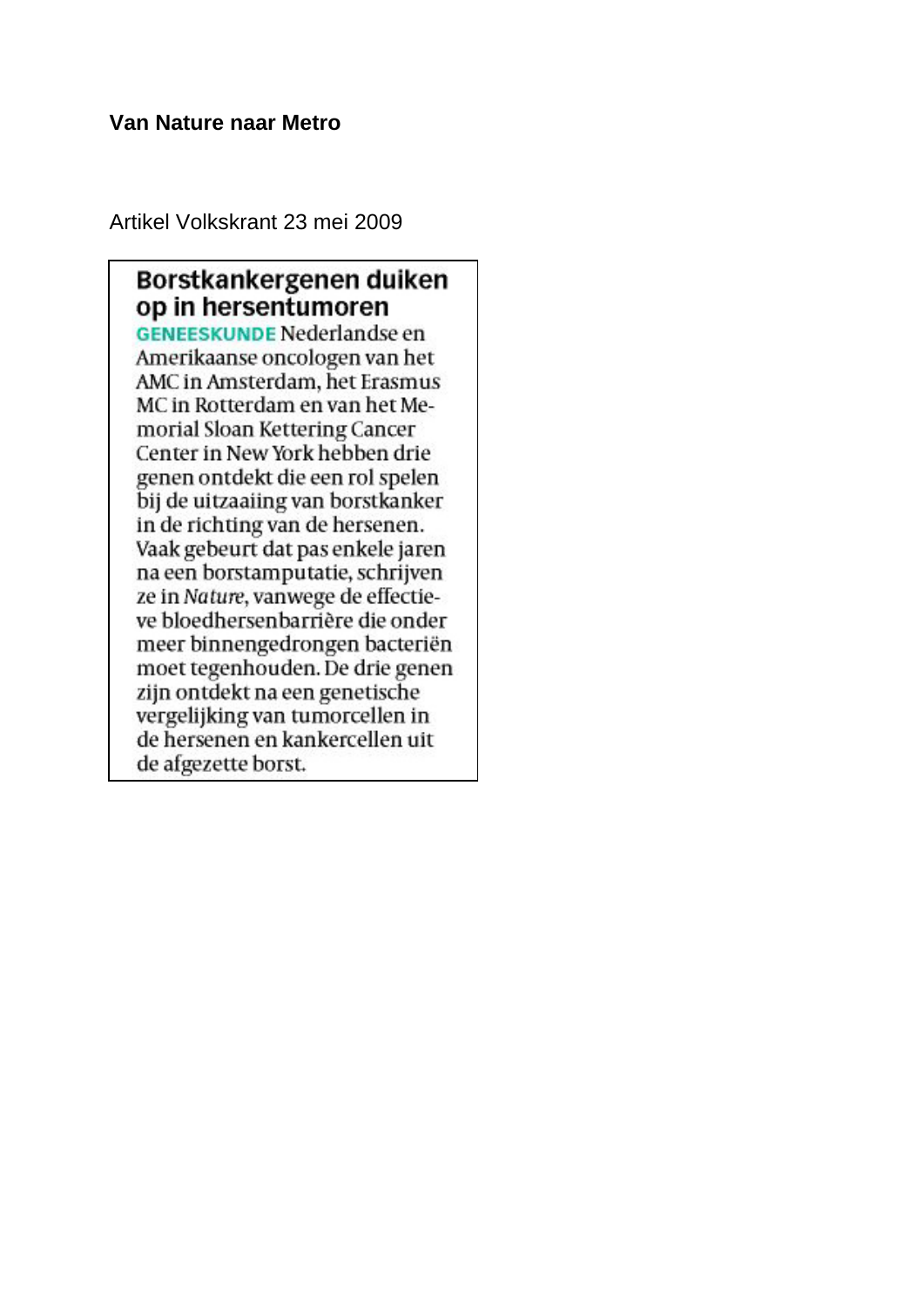# **Verspreiding kanker** genetisch bepaald

### **GENETICA**

Door Maartje Kouwen

Genen spelen een belangrijke rol bij de verspreiding van borstkankercellen in het lichaam, schrijven onderzoekers in Nature (6 mei). Het komt regelmatig voor dat jaren na verwijdering van een tumor in de borst, kankercellen in de hersenen worden waargenomen. Deze cellen verspreiden zich vaak ongemerkt door het lichaam. De internationale groep onderzoekers, onder wie Nederlanders, ontdekte drie genen die betrokken zijn bij het doordringen van kankercellen in de hersenen. Twee van die genen, COX2 en HBEGF, werden eerder al in verband gebracht met verspreiding van kankercellen naar de longen. Het derde gen, ST6GALNAC5, zorgt specifiek voor infiltratie in de hersenen. Het eiwit waarvoor het gen codeert, zorgt ervoor dat kankercellen vastkleven aan de endotheelcellen van bloedvaten in de hersenen. Zo kunnen de kankercellen gemakkelijker de barrière tussen de bloedbaan en de hersenen passeren. Met name bij jonge vrouwen bestaat

er een grote kans dat borstkanker terugkomt of zich verspreidt. Daardoor zijn hun overlevingskansen geringer dan die van oudere vrouwen. De onderzoekers hopen dat de ontdekte genen een aangrijpingspunt voor therapie kunnen vormen.

Volgende bladzijde Artikel Nature Letters 6 mei 2009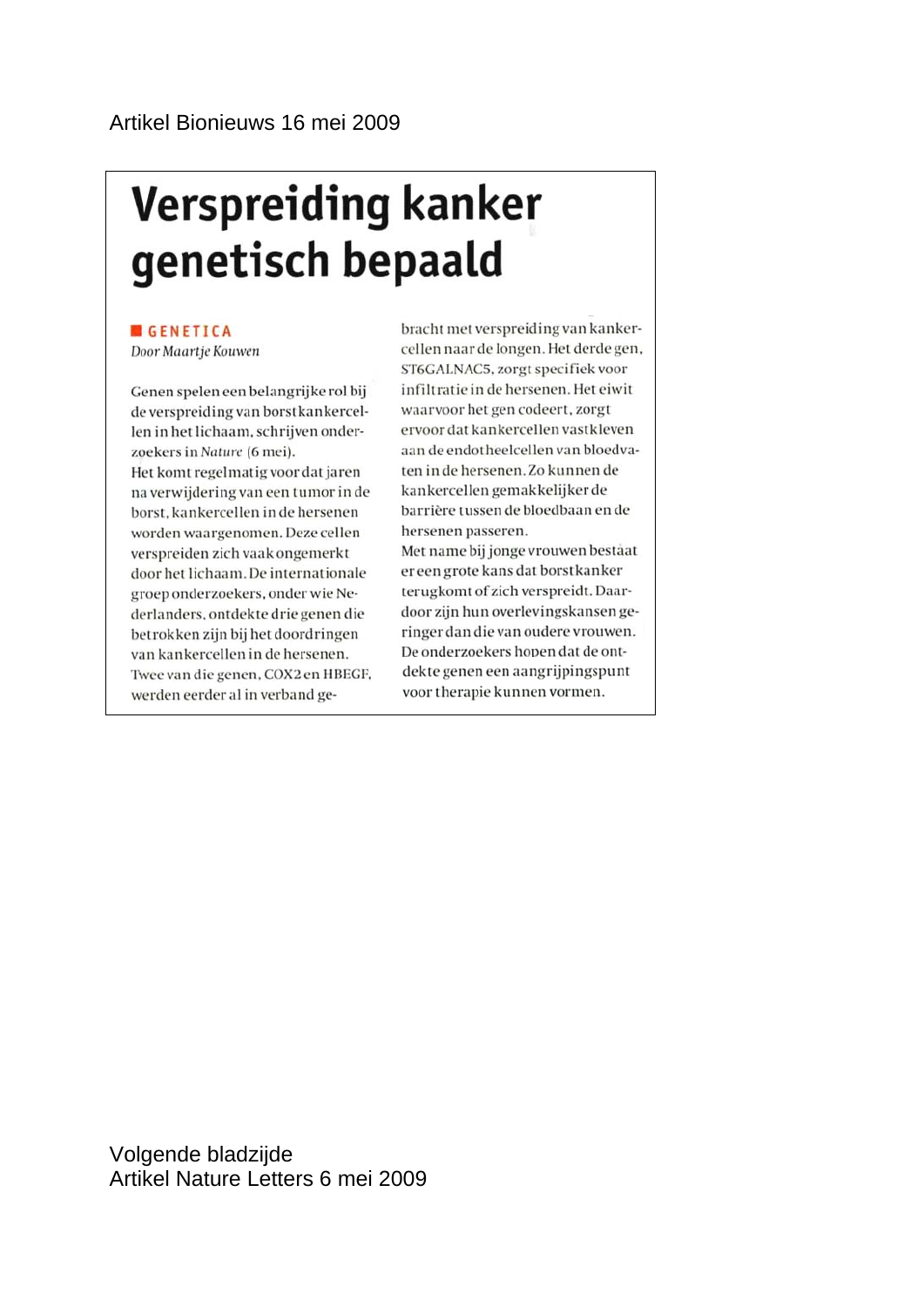# LETTERS

# Genes that mediate breast cancer metastasis to the brain

Paula D. Bos<sup>1</sup>, Xiang H.-F. Zhang<sup>1</sup>, Cristina Nadal<sup>1</sup>†, Weiping Shu<sup>1</sup>, Roger R. Gomis<sup>1</sup>†, Don X. Nguyen<sup>1</sup>, Andy J. Minn<sup>2</sup>, Marc J. van de Vijver<sup>3</sup>, William L. Gerald<sup>4</sup>, John A. Foekens<sup>5</sup> & Joan Massagué<sup>1,6</sup>

The molecular basis for breast cancer metastasis to the brain is largely unknown<sup>1,2</sup>. Brain relapse typically occurs years after the removal of a breast tumour<sup>2-4</sup>, suggesting that disseminated cancer cells must acquire specialized functions to take over this organ. Here we show that breast cancer metastasis to the brain involves mediators of extravasation through non-fenestrated capillaries, complemented by specific enhancers of blood–brain barrier crossing and brain colonization. We isolated cells that preferentially infiltrate the brain from patients with advanced disease. Gene expression analysis of these cells and of clinical samples, coupled with functional analysis, identified the cyclooxygenase COX2 (also known as PTGS2), the epidermal growth factor receptor (EGFR) ligand HBEGF, and the *a*2,6-sialyltransferase ST6GALNAC5 as mediators of cancer cell passage through the blood–brain barrier. EGFR ligands and COX2 were previously linked to breast cancer infiltration of the lungs, but not the bones or liver<sup>5,6</sup>, suggesting a sharing of these mediators in cerebral and pulmonary metastases. In contrast, ST6GALNAC5 specifically mediates brain metastasis. Normally restricted to the brain<sup>7</sup>, the expression of ST6GALNAC5 in breast cancer cells enhances their adhesion to brain endothelial cells and their passage through the blood–brain barrier. This cooption of a brain sialyltransferase highlights the role of cellsurface glycosylation in organ-specific metastatic interactions.

Brain metastasis affects an estimated 10% of cancer patients with disseminated disease<sup>2,8,9</sup>. Even small lesions can cause neurological disability, and the median survival time of patients with brain metastasis is short. The two main sources of brain metastasis—adenocarcinomas of the lung or the breast—represent different models of the course of the disease. Metastasis from lung adenocarcinomas develops within months of diagnosis and affects several organs besides the brain<sup>10</sup>. This course suggests that aggressive pro-metastatic functions foster the colonization of several organs at once. In breast cancer, a long period of remission often precedes distant relapse<sup>3,4</sup>, suggesting that breast cancer cells initially lack the full competence for outgrowth in distant organs but develop this under the selective pressure of different organ microenvironments. Breast cancer metastasis frequently becomes prevalent in one organ long before it does in others, and brain metastasis tends to be a late event<sup>2</sup>. The barriers to metastasis are distinct in different organs. Capillary endothelia are backed by a basement membrane in the lung<sup>11</sup> and also by tight junctions and astrocyte foot processes in the blood–brain barrier (BBB)<sup>2,8</sup>, whereas the capillaries in the bone marrow and the liver are fenestrated<sup>11,12</sup>. The composition of the parenchyma also varies extensively between these organs. The protracted progression of disseminated cancer cells in

different environments may give rise to metastatic speciation, as suggested by the coexistence of malignant cells with different organ tropisms in fluids from patients with advanced disease<sup>5,13</sup>. Analysis of such malignant cell populations has revealed genes that selectively mediate breast cancer metastasis to bones<sup>13</sup> or the lungs<sup>5</sup>. Here we adopted this approach to test the hypothesis that breast cancer infiltration of the brain requires general mediators of extravasation, complemented by specific enhancers of cell passage through the BBB.

We used oestrogen-receptor-negative  $(ER^{-})$  pleural malignant cells from a Memorial Sloan-Kettering Cancer Center (MSKCC) breast cancer patient (CN34 sample), and also MDA-MB-231 cells (MDA231 for brevity)—an  $ER^-$  breast cancer pleural cell line previously used for the isolation of bone and lung metastatic cells<sup>5,13</sup> and brain metastatic cells $14$ . CN34 and MDA231 cells were inoculated into the arterial circulation of immunodeficient female mice to isolate populations that target the brain (Fig. 1a–d). After tumour dissociation and expansion in culture, the resulting cell populations (brain metastatic derivative 1, BrM1) were subjected to a second round of in vivo selection, yielding BrM2 cell populations that showed a significant increase in brain metastatic activity (Fig. 1a, b). When grown as mammary tumours, CN34-BrM2 metastasized to brain in 42% (5 out of 12) of the mice, whereas parental CN34 mammary tumours yielded no brain metastases in ten mice. BrM2 cells showed no increase in bone or lung metastatic activity compared to the parental populations (Supplementary Table 1). MDA231 lung metastatic (LM2-4175) and bone metastatic (BoM-1833; refs 5, 13) derivatives were poorly metastatic to brain compared to BrM2 cells (Fig. 1b). The CN34-BrM2 and MDA231-BrM2 cell lines generated multifocal lesions in the cerebrum, the cerebellum and the brainstem (Fig. 1e, f and Supplementary Fig. 1a, b), and in the leptomeninges (Fig. 1g and Supplementary Fig. 1c, d). Larger nodules developed hemorrhagic cores and oedema (Fig. 1d). Astrogliosis occurred in the periphery of the tumours (Fig. 1h). All of these features are typical of brain metastasis in breast cancer patients<sup>2,15</sup>. Within 24 h of inoculation, BrM2 cells lodged in brain capillaries as single cells (Fig. 1i), suggesting that brain metastases resulted from an ability of these cells to breach the BBB.

Comparative genome-wide expression analysis demonstrated 243 genes that were overexpressed or underexpressed in the brain metastatic populations of both cell lines, or were upregulated in one cell system and overexpressed in the other, or were downregulated in one system and underexpressed in the other (Supplementary Table 2). To prioritize these candidate genes, we screened for those whose expression in breast tumours was associated with brain relapse. Univariate

<sup>1</sup>Cancer Biology and Genetics Program, Memorial Sloan-Kettering Cancer Center, New York, New York 10021, USA. <sup>2</sup>Department of Radiation and Cellular Oncology, and Ludwig<br>Center for Metastasis Research, The University of The Netherlands. <sup>4</sup>Department of Pathology, Memorial Sloan-Kettering Cancer Center, New York, New York 10021, USA. <sup>5</sup>Department of Medical Oncology, Erasmus MC Rotterdam, Josephine Nefkens Institute and Cancer Genomics Centre, Rotterdam, The Netherlands. <sup>6</sup>Howard Hughes Medical Institute, Chevy Chase, Maryland 20185, USA. †Present addresses:<br>Institut de Malalties Hemato-Oncològiques, Hospi (R.R.G.).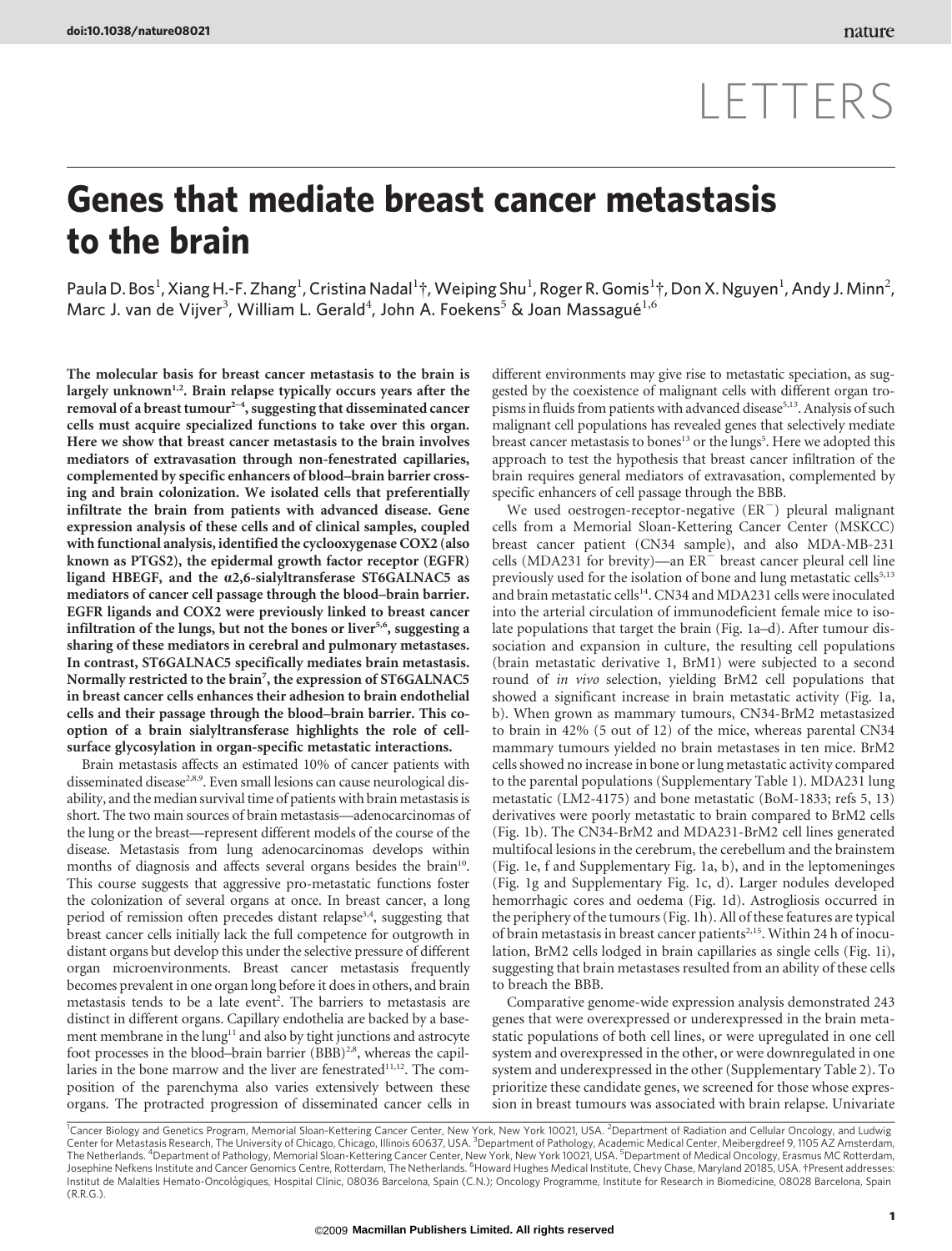

Figure 1 | Isolation and characterization of brain metastatic variants. a, b, Flowcharts of the in-vivo-selected brain metastatic derivatives, and Kaplan–Meier survival curves for brain metastasis-free survival of representative CN34 (parental  $n = 8$ , BrM2c  $n = 14$ , BrM2a  $n = 3$ ) (a) and MDA231 (parental  $n = 7$ , LM  $n = 7$ , BoM  $n = 7$ , BrM2a  $n = 23$ ) (**b**) cell line variants. A log-rank test was used to compare the survival curves of each cell line to the parental line. BoM, BrM and LM indicate bone, brain and lung metastatic derivative, respectively. c, Bioluminescence image of a mouse with brain and leptomeningeal metastasis by CN34-BrM2c cells. d, Magnetic resonance imaging (MRI) of a brain metastatic lesion (dashed line) showing a hemorrhagic core, and brain oedema (arrowheads). e, f, Representative haematoxylin and eosin (H&E)-stained sections of a mouse brain containing a CN34-BrM2c lesion (original magnification,  $\times$ 2 (e) and  $\times$ 10 (f)). g, H&E staining of a section showing MDA231-BrM2a cell colonization of the dorsal (DM) and ventral (VM) meninges. ID, intervertebral disc; SC, spinal cord; VB, vertebral body. Original magnification,  $\times$ 5. h, MDA231-BrM2a brain metastatic lesion showing reactive glia (RG, arrowheads) around the metastatic lesion (Met). Tumour cells express green fluorescent protein (GFP), and glial cells are stained with the glial marker glial fibrillary protein (GFAP, purple). BP, brain parenchyma; DAPI, 4,6-diamidino-2 phenylindole. i,  $GPF^+$  MDA231-BrM2a cells (arrowheads) arrested in brain capillaries (red, rhodamine dextran) 24 h after intracardiac injection into mice. Nuclei were stained with DAPI (blue).

analysis in a combined cohort of 368 clinically annotated breast tumours (MSK-82 and EMC-286 sets; Supplementary Table 3) showed 17 genes whose expression was correlated  $(P < 0.05)$  with brain relapse (Supplementary Table 4), and resembled the expression profile in the brain-metastatic-derived (BrM) cells (Supplementary Fig. 2a, b). A classifier trained with this brain metastasis gene set (BrMS) showed association with brain relapse in two independent breast tumour data sets (Fig. 2a and Supplementary Fig. 3a). The same procedures applied to randomly generated sets of 500 genes yielded no classifiers that performed in the data sets. The association of BrMS status with brain relapse remained significant within ER<sup>-</sup> tumours (Supplementary Table 5 and Supplementary Fig. 3b), and was stronger in patients who received no adjuvant therapy  $(P< 0.0001$ ; Fig. 2b and Supplementary Table 6). BrMS<sup>+</sup> tumours appeared in different molecular subtypes of breast cancer<sup>16</sup> (Supplementary Fig. 4a–c).

We do not interpret the results of the gene expression analysis as reflecting the only possible 17 genes associated with brain relapse. However, the expression of these 17 genes in breast tumours was not



Figure 2 <sup>|</sup> COX2 and EGFR ligands as mediators of brain metastasis and BBB transmigration. a, b, Kaplan–Meier curves for brain metastasis-free survival on the basis of BrMS status in an independent cohort of 192 breast tumours (a), and in a combined cohort of 262 breast tumours from patients who received no adjuvant therapy (b). c, Kaplan–Meier curves for brain metastasis-free survival of mice injected with the indicated cell lines expressing short hairpin RNA (shRNA) vector control or shRNA targeting COX2. d, Kaplan–Meier curves for brain metastasis-free survival of mice injected with the indicated cell lines and treated with cetuximab or vehicle control. e, Schematic of the in vitro BBB model assay system. HUVEC, human umbilical vein endothelial cells. f, In vitro BBB transmigration activity of the indicated cell lines and conditions. The number of transmigrated cells relative to the parental cell lines is plotted. Error bars, s.e.m.;  $n = 6-20$ . P values were determined by log rank test ( $a-d$ ) and onetailed unpaired  $t$ -test  $(f)$ .

associated with relapse to bones, liver or lymph nodes (Supplementary Fig. 5a). Notably, six of these genes were shared with an 18-gene lung metastasis signature (LMS) that is associated with relapse to the lungs, but not to bones, liver or lymph nodes<sup>17</sup>. LMS<sup>+</sup> status was weakly associated with relapse to the brain, and  $BrMS<sup>+</sup>$  status with relapse to the lungs (Supplementary Fig. 5b–d). The shared genes include the prostaglandin-synthesizing enzyme cyclooxygenase-2 (COX2), which promotes extravasation in the lungs<sup>6</sup>; collagenase-1 (MMP1), which mediates invasion and extravasation<sup>6,18</sup>; angiopoietin-like 4  $(ANGPTL4)$ , which is induced by tumour-derived TGF- $\beta$  and disrupts endothelial junctions<sup>19</sup>; latent TGF- $\beta$ -binding protein (*LTBP1*), which controls TGF- $\beta$  activation<sup>20</sup>; fascin-1 (FSCN1), which supports cancer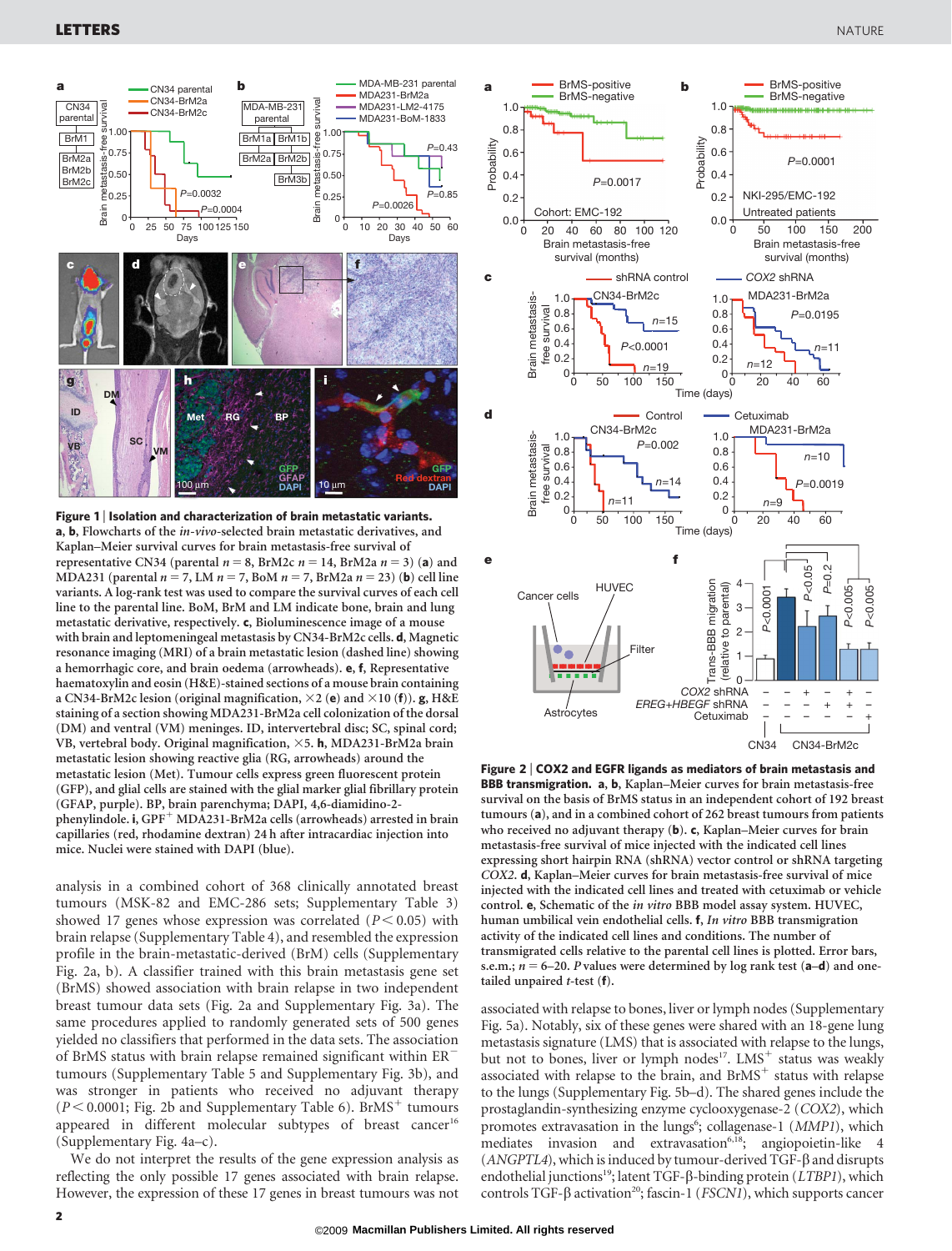cell migration<sup>21</sup>; and the putative metastasis suppressor RARRES3 (ref. 5). Furthermore, both gene sets include an EGFR ligand: heparin-binding EGF (HBEGF) in the BrMS, and epiregulin (EREG) in the LMS. EREG was highly expressed in CN34-BrM but not in MDA231-BrM cells.

These observations suggested a partial sharing of mediators of metastasis to the brain and lungs, a hypothesis that we tested by focusing on EGFR ligands and COX2. Prostaglandin production during inflammation increases BBB permeability<sup>22</sup>. HBEGF induces cancer cell motility and invasiveness<sup>23</sup>. The brain metastatic activity of BrM2 cells (Fig. 2c, d) was decreased by RNA interference (RNAi) mediated knockdown of COX2 expression<sup>6</sup> (Supplementary Fig. 6a, b), or by treatment of mice with cetuximab, which targets human EGFR24. To investigate cancer cell passage through the BBB, we used an in vitro model consisting of human primary endothelial cells and astrocytes (Fig. 2e and Supplementary Fig. 7a). This model generates a tight barrier that expresses brain endothelial markers and lacks permeability to albumin (Supplementary Fig.  $7b-d$ )<sup>25</sup>. CN34-BrM2 and MDA231-BrM2 cells were three- to fourfold more active than their parental lines at migrating through this barrier. COX2 knockdown inhibited this transmigration in both BrM2 lines, as did the addition of cetuximab to CN34-BrM2 cells, or the combination of COX2, HBEGF and EREG knockdowns (Fig. 2f and Supplementary Fig. 7e).

The ability of COX2 and EGFR ligands to prime breast cancer cells for extravasation into the brain may explain the association of lung and brain relapse in breast cancer<sup>9,26</sup>. However, given the course of breast cancer, we postulated that brain relapse also depends on selective mediators of infiltration through the unique barriers of the brain. As candidates we selected genes whose expression was increased more than threefold in all CN34-BrM2 and MDA231-BrM2 isolates, but not in bone metastatic<sup>13</sup> or lung metastatic MDA231 derivatives<sup>5</sup>. After excluding histone genes, we arrived at a set of 26 candidates (Supplementary Table 7). This set largely consists of cell–cell interaction components. The  $\alpha$ 2,6-sialyltransferase ST6GALNAC5 stood out because its expression is normally restricted to the brain both in mice<sup>7</sup> and in humans (Supplementary Fig. 8). ST6GALNAC5 messenger RNA levels were notably higher in brain metastatic derivatives than in parental cell lines in MDA231 samples (30-fold  $\pm$  1 higher; mean  $\pm$  s.d.), CN34 cells ( $>$ 100-fold), and in two other pleural-derived samples that were subjected to one cycle of selection for brain infiltration in mice (CN37-BrM1, 95-fold  $\pm$  23; CN41-BrM1, 72-fold  $\pm$  12).

Sambucus nigra agglutinin (SNA), a lectin that binds to  $\alpha$ 2,6linked sialyl groups, specifically stained mammary tumours and brain lesions formed by BrM2 cells (Fig. 3a, b and Supplementary Fig. 9a, b). Fifty per cent (6 out of 12) of brain metastatic samples from breast cancer patients had areas with strong SNA staining, whereas 18% (2 out of 11) of lung metastatic samples had areas of low SNA staining, and the remaining 9 samples were negative (Fig. 3c, d). Furthermore, in a set of  $ER$ <sup>-</sup> breast cancer metastasis to various sites, ST6GALNAC5 mRNA levels roughly equalled that of the BrM2 cell lines in 23% (3 out of 12) of brain metastases, but not in metastases to other sites (Fig. 3e;  $P = 0.04$ , Fisher's exact test).

Sialyltransferases catalyse the addition of sialic acid to gangliosides and glycoproteins<sup>27</sup>, and cell-surface sialylation has been implicated in cell-cell interactions<sup>28</sup>. CN34-BrM2 cells were more adhesive to monolayers of human primary brain endothelial cells than were the CN34 or ST6GALNAC5-knockdown CN34-BrM2 cells (Supplementary Fig. 10a). Notably, the knockdown of ST6GALNAC5 decreased the BBB transmigration activity of CN34-BrM2 cells to ground level (Fig. 4a), and also decreased the brain metastatic activity of CN34- BrM2 cells (Fig. 4b). Brain metastasis was further decreased by combination with cetuximab treatment (Fig. 4b). ST6GALNAC5 knockdown did not inhibit the growth of CN34-BrM2c cells in culture or as mammary tumours, the basal lung-seeding ability of these cells, or the aggressive lung-colonizing ability of the MDA231 derivative



Figure 3 <sup>|</sup> ST6GALNAC5 expression and activity in brain metastasis from breast cancer. a, Quantification of SNA staining in mammary fat pad tumours formed by parental CN34 or CN34-BrM2c cells in mice. a.u., arbitrary units. b, SNA staining of a mouse brain metastasis after intracardiac inoculation of MDA231-BrM2a cells. Scale bar, 50 µm c, SNA staining of representative human brain and lung metastases samples from the same breast cancer patient. Scale bars,  $20 \mu m$ . **d**, Distribution of SNA staining intensity, quantified by Metamorph analysis, in 12 brain and 11 lung metastases resected from breast cancer patients. P values (a, d) were determined by Mann–Whitney one-tailed test. e, Heat map showing the relative ST6GALNAC5 expression levels in a panel of 13 brain, 8 bone, 3 liver, 12 lung and 2 ovary human metastases from breast cancer patients. Included for comparison are the parental (par) and brain metastatic derivatives from MDA231 and CN34 cells. Data are on the basis of Affymetrix probe intensity.

line LM2-4175 (ref. 5) (Supplementary Fig. 10b–f). However, transduction of LM2-4175 cells with an ST6GALNAC5 expression vector increased the ability of these cells to transmigrate across a BBB (Fig. 4c) and to infiltrate the brain (Supplementary Fig. 11a). Infiltrated brains showed a prevalence of micrometastases in mice inoculated with LM2-ST6 and of larger lesions in mice inoculated with BrM2 cells (Fig. 4d and Supplementary Fig. 11b). ST6GALNAC5 therefore mediates infiltration into the brain, and further mediators may be required for the expansion of the resulting foci into macrometastases.

Breast cancer cells can disseminate to the lungs from early stages of tumour development<sup>29</sup>, indicating that cancer cells departing from breast tumours are competent for extravasation through lung microcapillary walls. Our results indicate that the expression of COX2 and HBEGF in primary tumours enhances cancer cells for extravasation through the non-fenestrated capillaries of the brain and lungs, whereas ST6GALNAC5 expression is co-selected with, and acts as a specific mediator of, cancer cell infiltration through the blood–brain